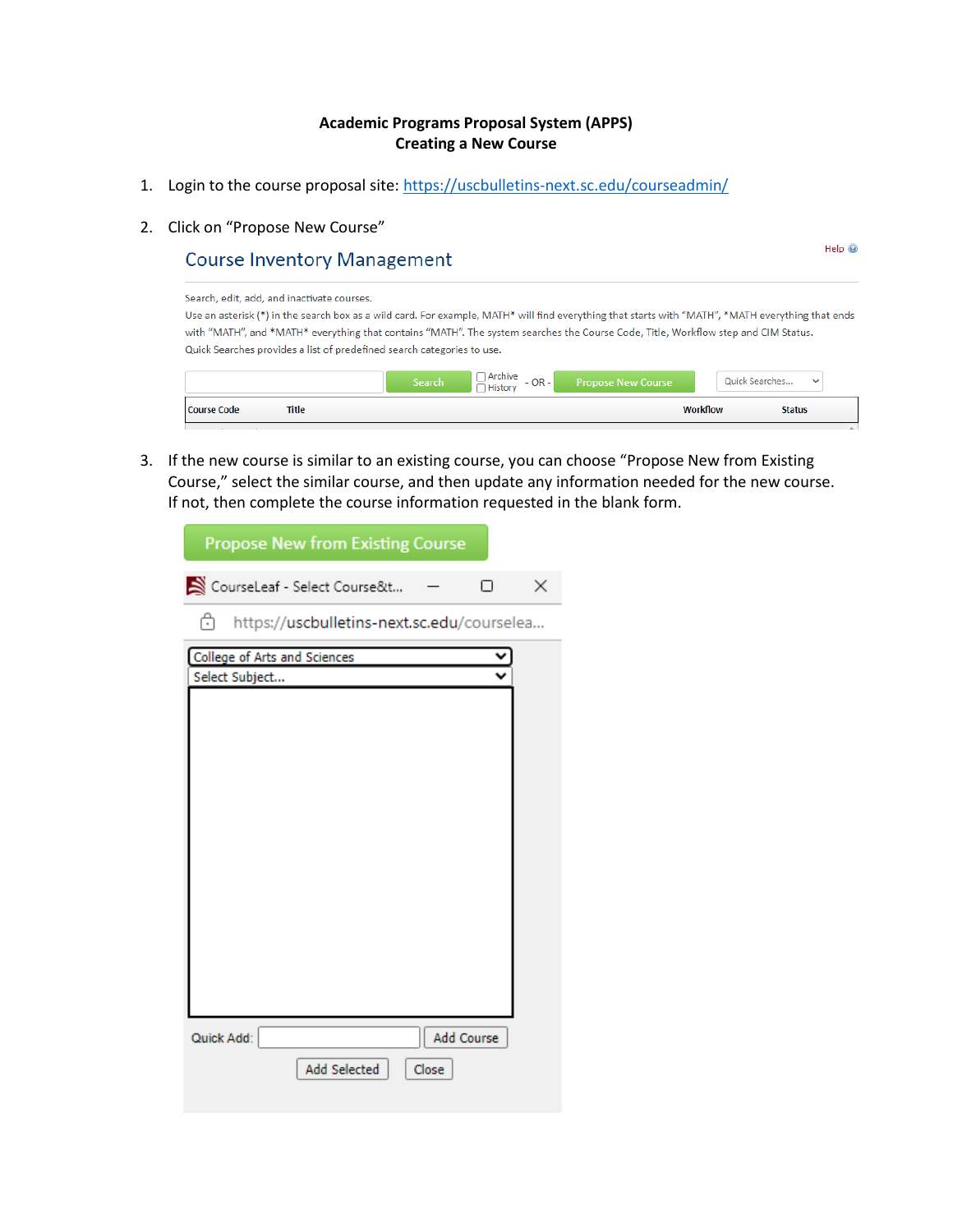- 4. Complete "Primary Proponent Contact Information." Username, name and email is prepopulated.
- 5. Select the course level by checking the appropriate box. If the course is an undergraduate/graduate course (500-600 level), then check both "Undergraduate" and "Graduate."

| <b>Course Proposal</b> |                                                        |                                   |  |  |  |  |
|------------------------|--------------------------------------------------------|-----------------------------------|--|--|--|--|
| Course Level           | $\Box$ Undergraduate<br>Law School (LAWS courses only) | $\Box$ Graduate<br>Medical School |  |  |  |  |
|                        | Pharmacy (PHMY Courses Only)                           | □Student Affiliate                |  |  |  |  |

6. Complete the Course Designations section. Note: If an item has a question mark, help text information is provided.

|                                                                                                                                                                          | 30 characters remaining   |               |
|--------------------------------------------------------------------------------------------------------------------------------------------------------------------------|---------------------------|---------------|
| A prerequisite is a course that identifies the skills and<br>knowledge needed before enrollment in certain courses.<br>Specifying a minimum letter grade is recommended. | $\boldsymbol{\mathsf{x}}$ | $\bigcirc$ No |
| Prerequisites @                                                                                                                                                          |                           |               |

a. To find available course numbers for use, after selecting the subject code, you can click on "Course Numbers in Use" to see what numbers may be used.



b. To add a cross-listing, click on "Add" next to cross-listings and provide the cross-listing information in the window that appears.

| Cross-listings | Add |
|----------------|-----|
|----------------|-----|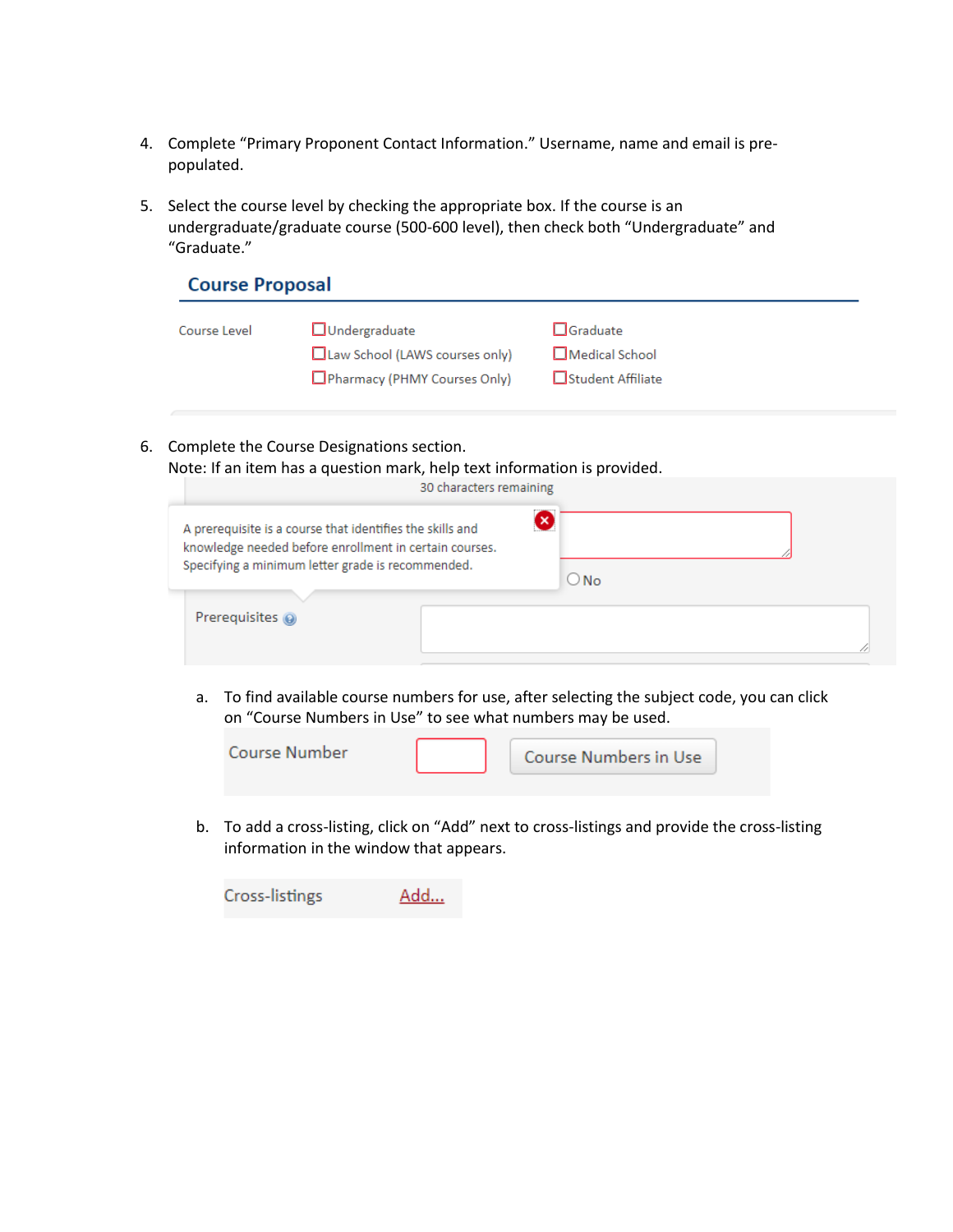| <b>Enter Course Code</b>          |   |
|-----------------------------------|---|
| <b>TBD</b><br>Select Subject Code |   |
| <b>Academic Unit</b>              |   |
| Select Academic Unit              | v |
| College                           |   |
| Select College                    |   |
| Cancel<br>OK                      |   |

c. For CIP code, click on "Find" and select the code that best fits the course.  $\blacksquare$  CIP Code Picker - Profile 1 - Microsoft Edge  $-\square$   $\times$ 

| $\ddot{\phantom{1}}$                                                                                                                                            | https://uscbulletins-next.sc.edu/courseleaf/courseleaf.cqi?page=/cou |
|-----------------------------------------------------------------------------------------------------------------------------------------------------------------|----------------------------------------------------------------------|
|                                                                                                                                                                 | <b>CIP Code Picker</b>                                               |
| To select a CIP code either<br>enter a search term to the<br>right or select a CIP family<br>from the list below to get a<br>subset of CIP Codes to choose from | Search   Keyword or CIP Code<br>Search                               |

| Select CIP Family                                |  |
|--------------------------------------------------|--|
|                                                  |  |
| <b>Results:</b>                                  |  |
| *** Select CIP family or enter a search term.*** |  |

d. For credits hours, put the total credit hours in the first box. If the course is a lecture course, put the credit hours in the lecture hours box. If the course is a lab course, put the credit hours in the lab box. If the course is a lecture course with a lab component, use both the lecture and lab boxes and enter the respective credit course.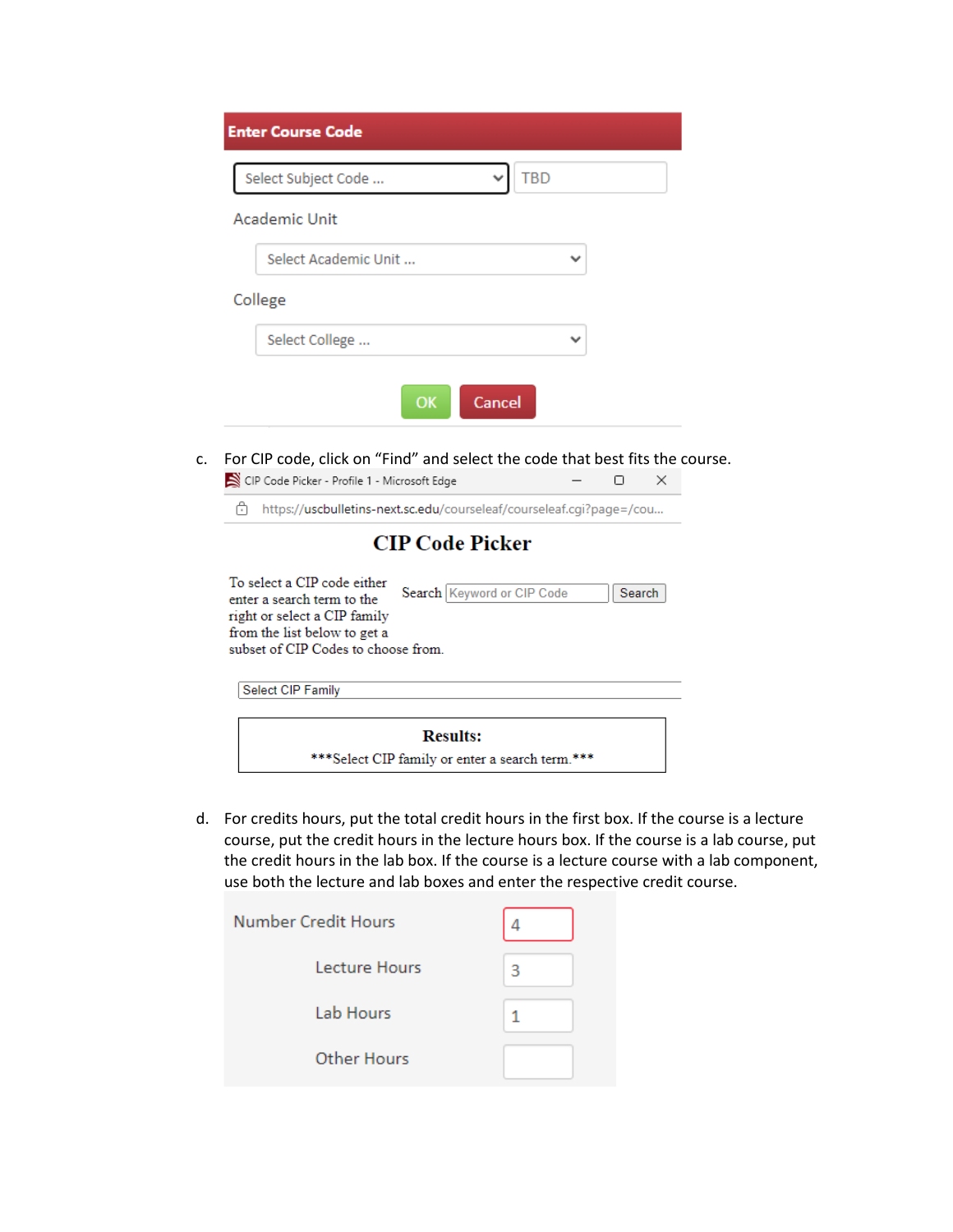e. If you answer "yes" to Is this a Graduation with Leadership Distinction course?" Additional questions will be asked.

| Pathway Requested | $\Box$ Community Service                                                                                        | $\Box$ Professional and Civic Engagement: Internships |
|-------------------|-----------------------------------------------------------------------------------------------------------------|-------------------------------------------------------|
|                   | $\Box$ Diversity & Social Advocacy                                                                              | $\Box$ Professional and Civic Engagement: Leadership  |
|                   | $\Box$ Global Learning                                                                                          | $\Box$ Research                                       |
|                   | Beyond-the-Classroom Experience: Course requiring beyond-the-classroom experience receive an additional tag. Is |                                                       |
|                   | there a required beyond-the-classroom experience within the course?                                             |                                                       |
|                   | $\Box$ No<br>$\bigcirc$ Yes                                                                                     |                                                       |
|                   | If you would like the Bulletin description to include the number of hours of beyond-the-                        |                                                       |
|                   | classroom experience required, please edit the course description in this proposal to include                   |                                                       |
| this information. |                                                                                                                 |                                                       |

f. "Yes" should only be marked for the question "Should this course have the Experiential Learning designator?" if the course has been previously approved the Center for Integrative and Experiential Learning.



g. For effective term and year, new courses may be effective the semester immediately following approval.

| <b>Effective Term and Year</b> | Select |  |
|--------------------------------|--------|--|
|                                |        |  |

7. Complete the Course Information section by providing the justification for the new course and attaching the course syllabus.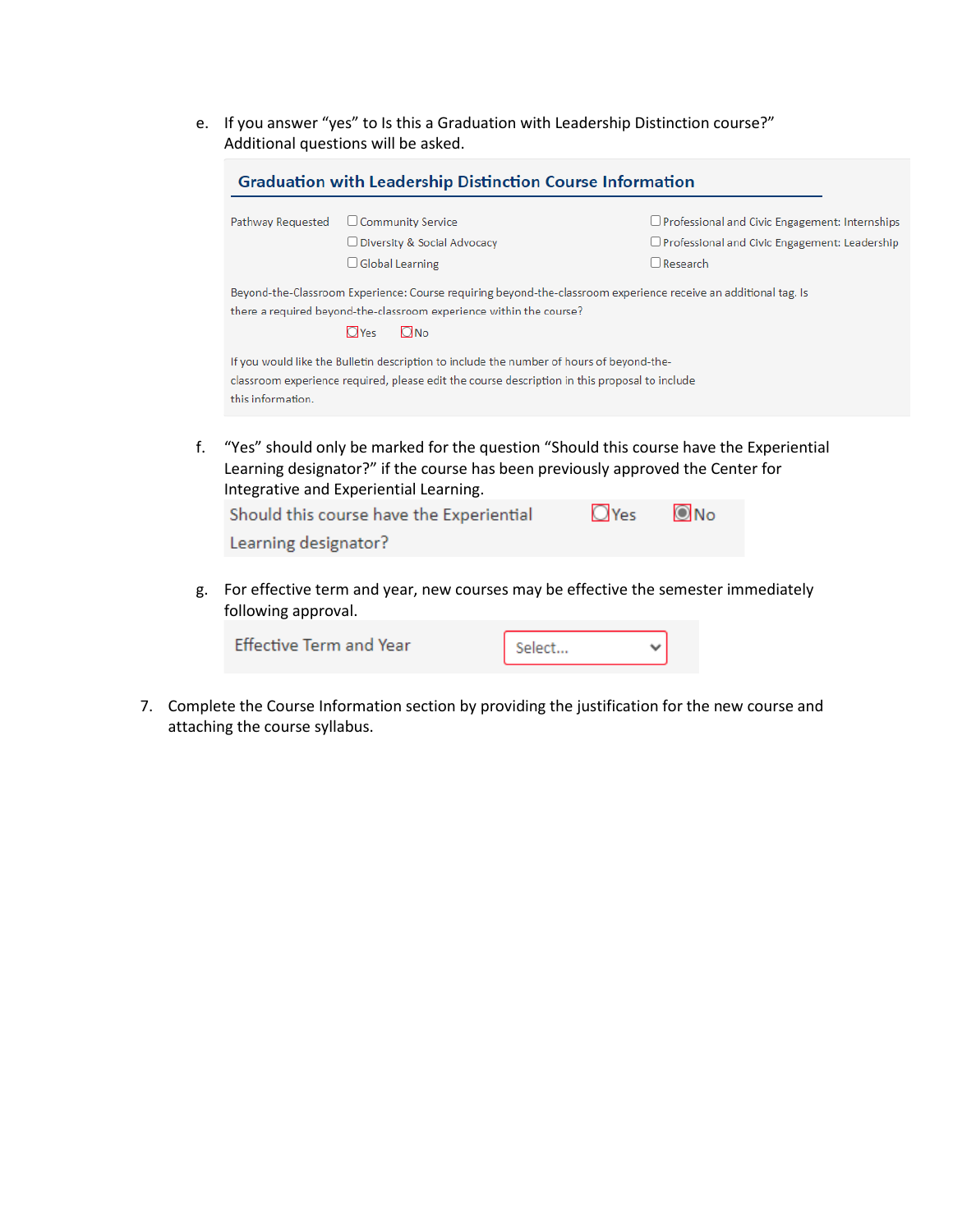8. Complete the Impact on Other Units or Palmetto College Campuses section. If you answer "yes" to the questions about the course being taught in another department, used in a program of study in another academic unit, or taught on a Palmetto College campus, you must provide a letter that supports the course action or identifies any concerns.

|                                                                                                                                     | <b>Impact on Other Units or Palmetto College Campuses</b> |                      |             |               |                |         |                        |
|-------------------------------------------------------------------------------------------------------------------------------------|-----------------------------------------------------------|----------------------|-------------|---------------|----------------|---------|------------------------|
| Is this course topic taught in another department<br>outside of the academic unit?                                                  |                                                           |                      | $\odot$ Yes | $\bigcirc$ No |                |         |                        |
| Other Academic                                                                                                                      |                                                           | <b>Academic Unit</b> |             |               |                | $\odot$ |                        |
| Unit(s) Affected                                                                                                                    | Select                                                    |                      |             | v             |                | Ø       |                        |
| Attach letter(s) of<br>acknowledgement                                                                                              | <b>Attach File</b>                                        |                      |             |               |                |         | <b>Uploaded Files:</b> |
|                                                                                                                                     |                                                           |                      |             |               |                |         | Files To Be Uploaded:  |
| Does another academic unit use the course in a program<br>of study?                                                                 |                                                           |                      | OYes        | $\bigcirc$ No |                |         |                        |
| Other Academic                                                                                                                      |                                                           | <b>Academic Unit</b> |             |               |                | $\odot$ |                        |
| Unit(s) Affected                                                                                                                    | Select                                                    |                      |             | v             |                | Ø       |                        |
| Attach letter(s) of                                                                                                                 | <b>Attach File</b>                                        |                      |             |               |                |         | <b>Uploaded Files:</b> |
| acknowledgement                                                                                                                     |                                                           |                      |             |               |                |         | Files To Be Uploaded:  |
|                                                                                                                                     |                                                           |                      |             |               |                |         |                        |
| Is the proposed course designed for pre-school through 12th grade personnel<br>and/or to prepare graduates to work in P-12 schools? |                                                           |                      |             |               | $\Box$ Yes     |         | $\Omega_{\rm No}$      |
| Is the course taught on a Palmetto College campus (Lancaster, Salkehatchie,<br>Sumter or Union)?                                    |                                                           |                      |             |               | $\bigcirc$ Yes |         | $\bigcirc$ No          |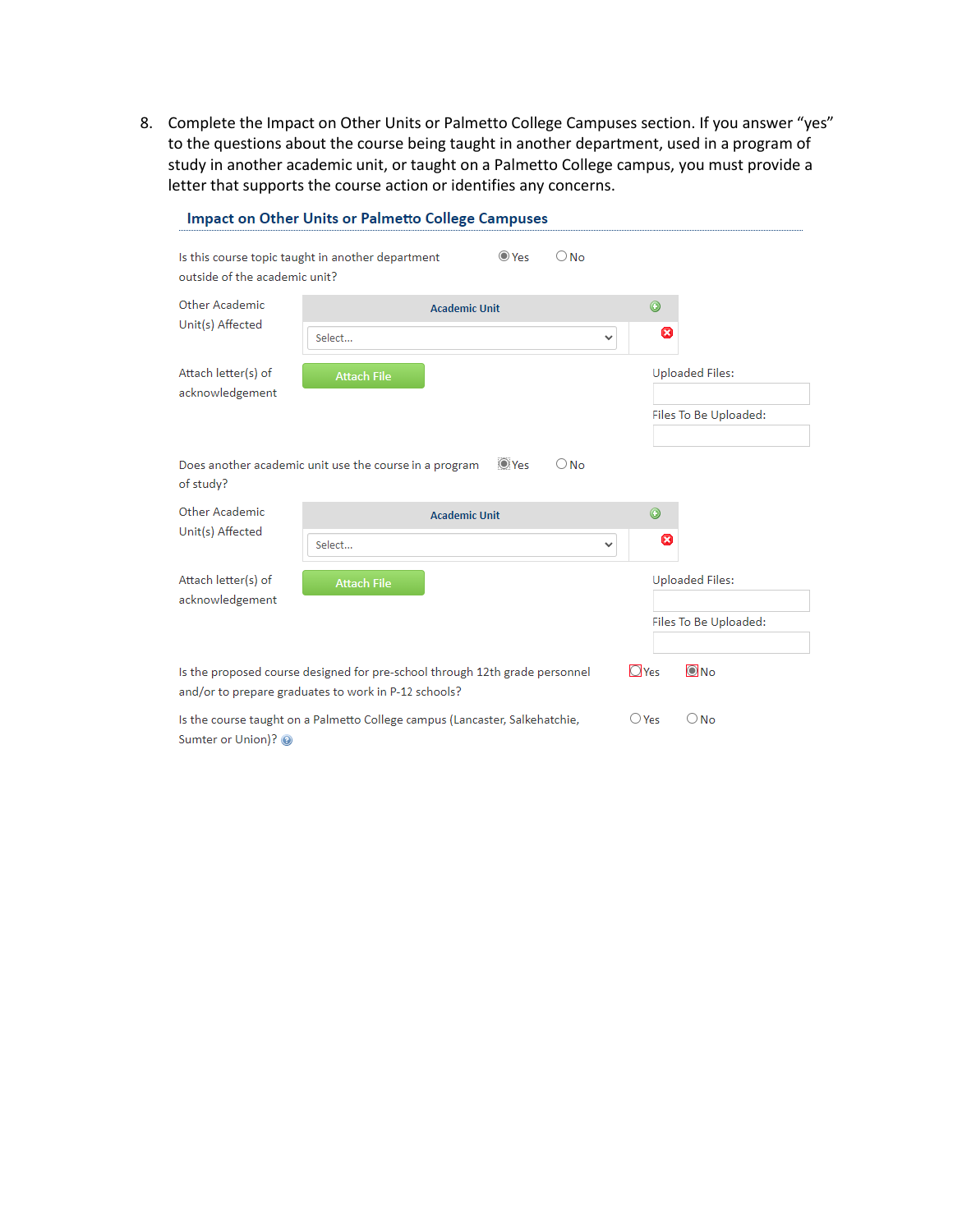9. If the course is to be offered more than 50% online, complete the Distributed Learning section.**Distributed Learning** 

|                                            | Will this course be delivered 50% or more via distributed learning (online, two-<br>way video, or other technology to facilitate learning)?                                                                                                 | <b>O</b> iYes | $\Box$ No |  |
|--------------------------------------------|---------------------------------------------------------------------------------------------------------------------------------------------------------------------------------------------------------------------------------------------|---------------|-----------|--|
| Provisions for Course Content Interactions |                                                                                                                                                                                                                                             |               |           |  |
|                                            |                                                                                                                                                                                                                                             |               |           |  |
| <b>Justification for Distance Delivery</b> | I certify that this course incorporates an amount of work equivalent to the face-<br>to-face version of the course and approporate for the number of credit hours<br>awarded (2,100 total minutes of time on task per credit hour awarded). | $OY_{PS}$     | $O$ No    |  |
| <b>Benefits of</b>                         |                                                                                                                                                                                                                                             |               |           |  |
| <b>Distributed Delivery</b>                |                                                                                                                                                                                                                                             |               |           |  |